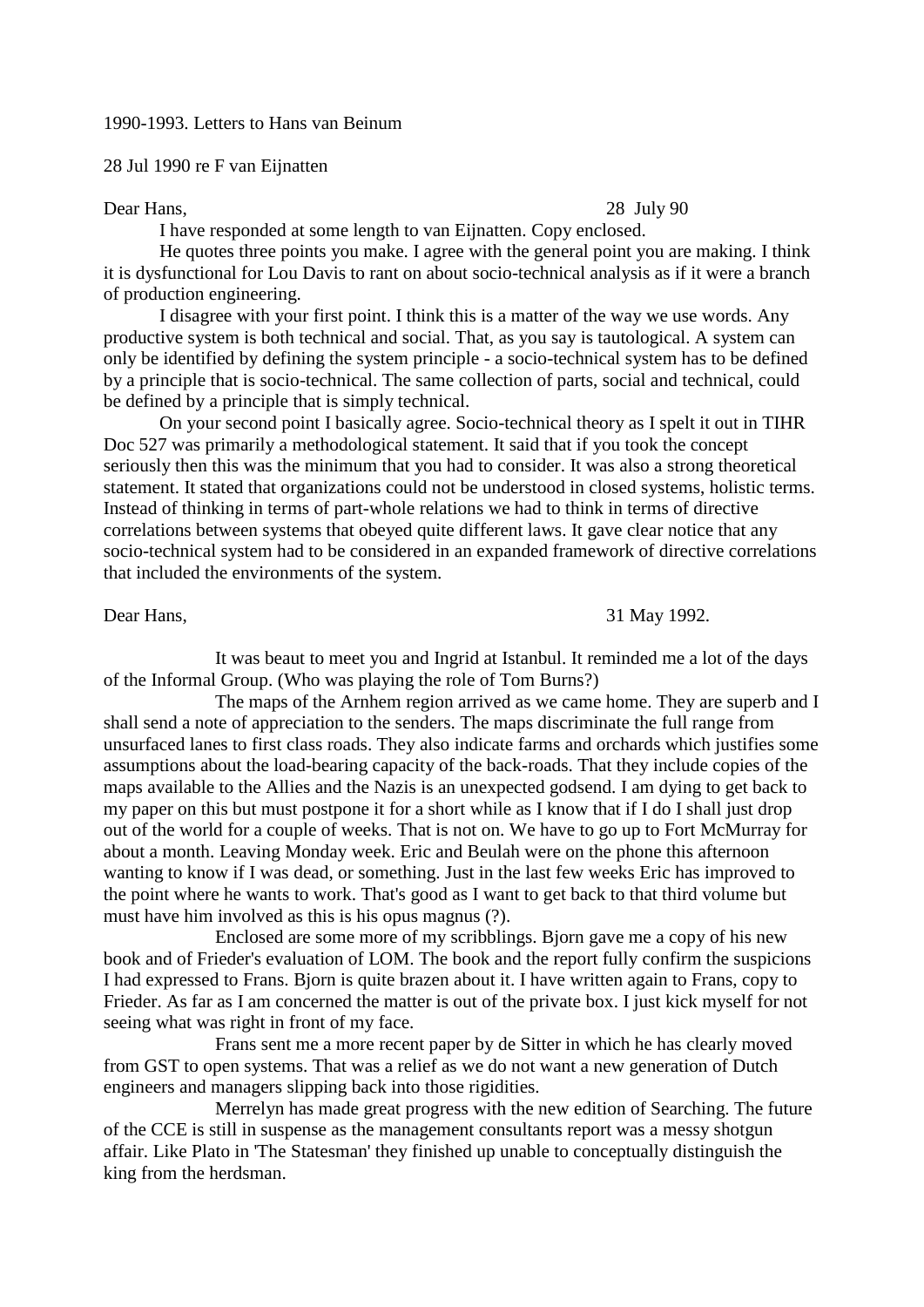## lots of love from Merrelyn and our very best wishes, EPILOGUE. F.Emery, Jan 1993

As an epilogue this is not an attempt to say the last words on the forty years of STSD that Frans van Eijnatten has so assiduously and ably reviewed.

This note is an epilogue only in the sense of last thoughts or speculations on where I think STSD is taking us, in 1993, as it becomes a significant influence in the world of work. I do not intend to take up points in the ongoing debate about the forms of STSD as that would settle nothing. We can expect continued variation in the forms of STSD that are being advocated because the advocates stand in their own special relations to the world of work. As STSD achieved a high profile in the seventies and eighties academics sought ways to scholasticize it, consultants sought ways to sell it and politicians sought ways to turn it into vote-winning programs. STSD was not developed to serve any of these special ends but that will not prevent others from continuing to adapt STSD to better serve their special ends. We can only seek to understand what drives their efforts at adaptation, and make due allowances.

Scholasticizing STSD is the means of extending the universities' monopoly over this newly emerging field of knowledge. This requires that the subject matter be so abstractly generalized, conceptually complicated and mathematicized that only the gifted few can grasp it. These qualities have to be much enhanced if the subject is to be offered at post-graduate level. In the years since World War II we have seen this happen to operations research, most of the so-called management sciences and such diverse fields as geography and sociology. There is no mystery about the dynamics of this process. True knowledge is held to reside in the logical interrelations of abstract universals. Few people can, or will, think at the level of abstract universals and the universities' monopoly is based on their unique role in selecting and preparing minds for this level of functioning. The academic acceptability of a new field of knowledge presumes that it is a challenge to abstract, logical thinking; with each subsequent year of study being even more challenging. Appointment to academic staff, and subsequent promotion, requires that one prove to other established academics that one can be relied upon to further scholasticize the subject. Such proof lies primarily in publishing papers in peer-refereed journals controlled by established academics. That is a testing process, but it tests only for the prized academic qualities. Reality testing is of secondary importance, if any. For the future of STSD this academic influence may be of little immediate importance. Over the longer run it could distort the perceptions of managers returning to do MBA's and the professionals who end up in the Human Resources field or in consultancy.

Consultancy brings its own pressures on the development of STSD. Consultants depend for their livelihood on client dependency. They usually have nothing to gain from increasing client independence. Naturally they will stretch out an organizational change process; seek to lower their costs by standardizing consulting services to meet multiple requirements, and seek to offer the latest fads that permit the highest mark-ups of service prices. As STSD becomes fashionable they offer 'needs assessment', 'skills development', 'team training', and even training of in-house STS designers, before they even consider the re-design of the actual job.

The third 'trade wind' that will continue to shape the forms of STSD is political accommodation. When it is accepted that paradigmatic change is inevitable, in an area as central as the world of work, the only defensible conservative position is to slow down the rate of change. The slower the rate of change the better are the chances of the winners in the old paradigm preserving something for themselves. Basically the plea is 'not to throw the baby out with the bathwater'. Effectively it seeks to mask or belittle the future inherent in STSD; in order to gain time. These efforts are made easier when even apparently serious scholars cannot distinguish between attractive appearances and organizational realities. For examples we have Womack et als (1990) on so-called lean production and Adler (1992) on 'learning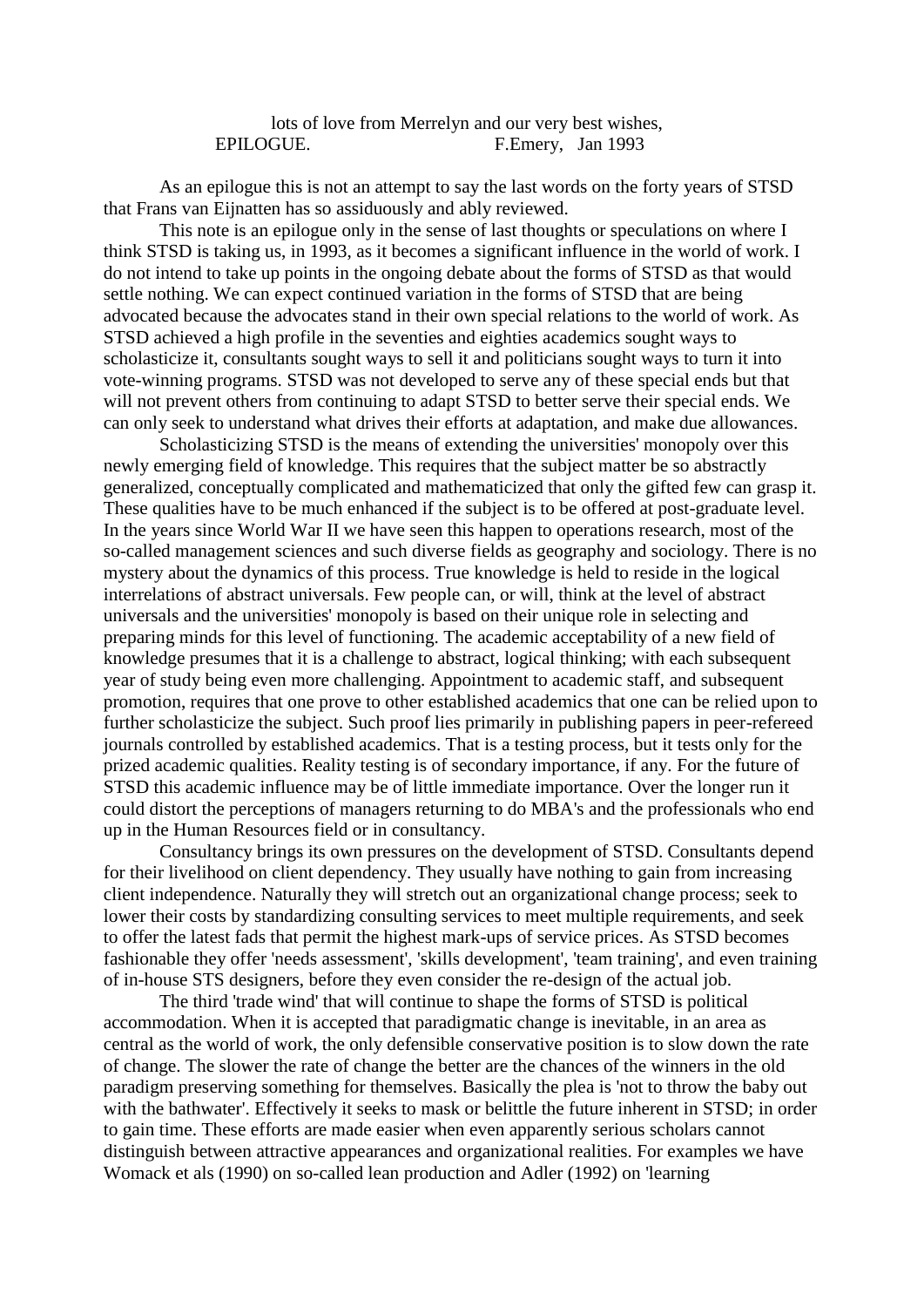bureaucracies'. In both cases they are describing (very well) what happens when decisions about control and coordination are located with work-teams but in both cases they sum up their observations as if they had seen the leopard of Taylorism change its spots. Unfortunately, many of their readers will have no clearer idea than those authors of what constitutes the essence of taylorism or bureaucracy. Namely, that both systems insist that decisions about coordination and control be located at least one level above the doers. We decide, they do.

The influences that I have mentioned, academic, consultant and political, are only environmental factors, so to speak. They may facilitate or hinder STSD fulfilling its potential but they do not define the problems inherent in STSD that may inhibit its own development. It is the latter problems on which I wish to concentrate. But, before doing that, let me qualify my previous comments on the influence of academic, consultant and political concerns. Those influences may change their direction, if the society gets to the stage of recognizing that it must make the radical change from a traditional workforce based on a mass of relatively unskilled labour, deployed as readily replaceable parts in narrowly defined jobs, to a multi-skilled workforce deployed in self-managing teams. In Australia the government had firmly set its goals on such a transformation of the workforce (as a realistic alternative to becoming a 'banana republic'). That change of heart came from politicians (from both major parties) and their manipulation of Federal funds has ensured that significant sections of academia, and of the consultants, have climbed on the bandwagon. It is probable that this means only that they will pursue their sectional interests more subtly.

Now to the serious matter of the problems that confront STSD if it is to have a future in the world of work.

Currently, the usual response is that we have to design participative models for work teams that we cannot expect to be fully multi-skilled. Research and development teams and management teams are very obvious examples but increasingly automated plants are showing the same characteristics. (Zuboff, 1988) In those work-settings some of the people have 5 or 6 years of specialist professional education to qualify them for their work-role. It is not feasible to multi-skill everyone up to the equivalent of one, two or three five- year specialist educations.

This is not a new problem.

The document on "Participative design" (Emery & Emery, 1974) was written after we had thrown off the last shreds of 'technological determinism' (thanks to the Norwegian field experiments), and after we had helped re-design the organization of R & D groups and management teams. We formulated and presented in that document a coherent model for democratizing decision making in such groups where multi-skilling was not a feasible option. This was possible because we had learnt that the critical questions were, a) what decisions about coordination and control were necessary for effective group working and b) how far can these decisions be located with the group responsible for doing the work. These were the critical questions regardless of the technology employed, whether production was discrete, batch or continuous, whether tasks were routine or non-routine, or whether the tasks were physical or mental. I have not yet seen anything that goes beyond that model or that demonstrates incompatibilities in that model (Pava, 1983).

I do not see any remaining serious scientific problems in the formation of self-managing work teams that will be productive and self- regulating. The major problem that faces us at the present is that we have not worked out how self-managing work groups are to be managed. We are at the point where we have the scientific and practical knowledge to release a great deal of productivity and creativity at the workface but we continue with traditional managerial practices that stifle or misuse that potential. (Emery, 1991).

Re-thinking the role of management will also involve redesign of the support systems for the self-managing workgroups and their connections with each other, and with customers and outside suppliers. In the past, as we introduced self-managing groups, these matters were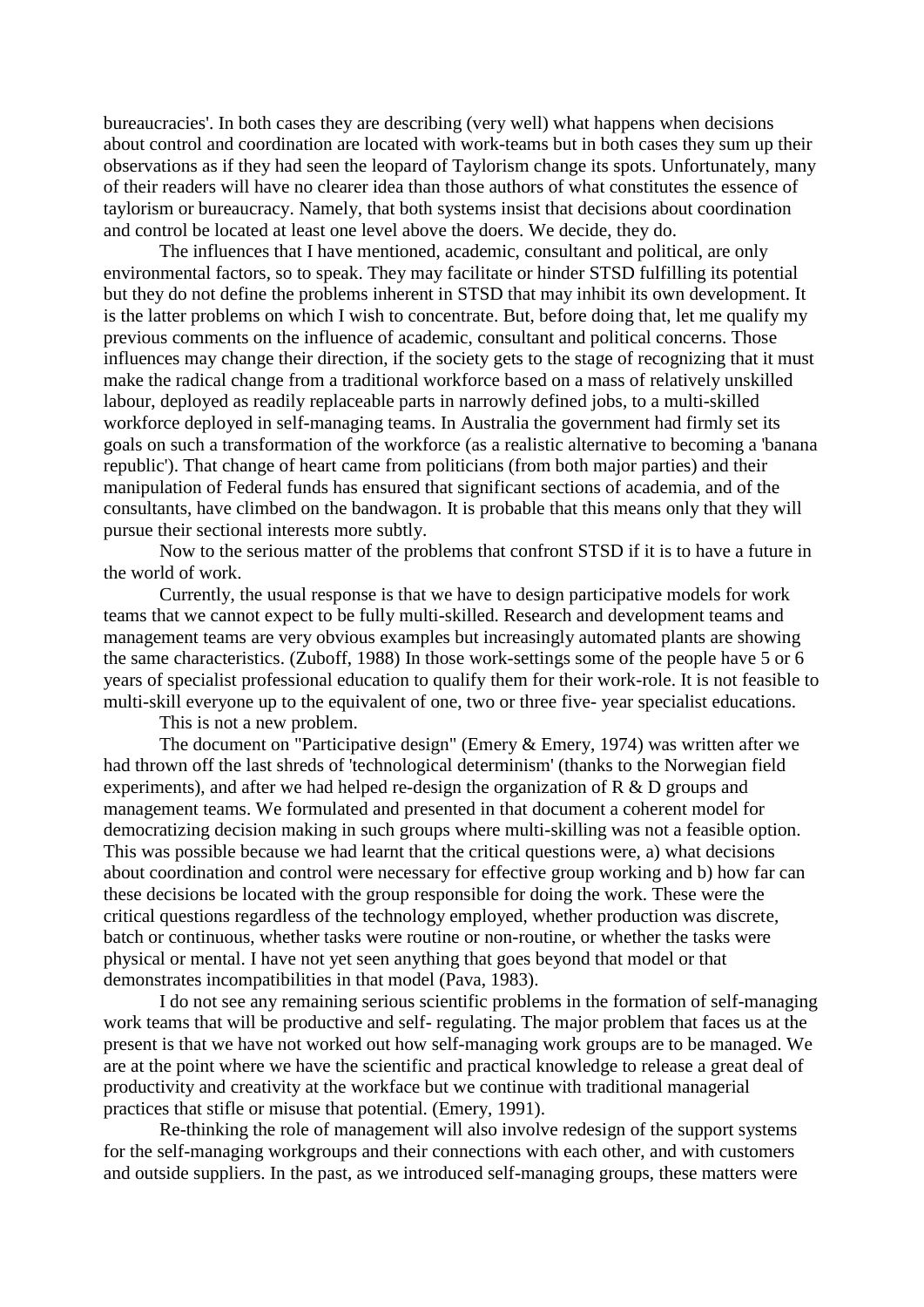handled on an ad hoc basis to suit local conditions. Such arrangements kept getting whittled away as the support systems (stores, personnel, finance etc) tried to get back to their old ways and powers. For STSD this is an unfinished task. It is probably a task that can be solved only after the general problem of management has been resolved. If only because, in the traditional model, management's reserve powers over production have lain in its controls over the supports. This is particularly true for corporate or departmental control over the constituent enterprises.

STSD came into being as an attempt to solve one of the most central problems in modern industrial civilisation. The alienation of an increasingly de-skilled workforce was a barrier to increased productivity, despite technological innovation and higher levels of education. The same developments were making it harder for societies to be self-regulating. They were increasingly relying on imposed regulation and policing. The grand experiments we have seen with state socialism and public ownership of enterprises obviously did nothing to solve the problem. After forty years of experimentation and innovation I think it is fair to say that we now know how to achieve productive participation of the workforce at the enterprise level. However, solving the problem at the enterprise level is only the first step. The enterprise is probably the largest unit that can usefully be treated as a socio-technical system. Enterprises emerge and are embedded in a social environment which they share with a host of institutions that are primarily psycho-cultural in their orientation.

When many enterprises move to transform their workplaces we start to confront socioecological problems that take us beyond STSD.

We have seen in this volume how socio-technical systems theory evolved by giving partial solutions that created new problems, and proceeded to solve those. Sometimes STS theory turned back on itself to find a firmer basis for tackling the newly emergent problems.

There is no reason to believe that the dynamics have changed. It might still be that some of our present problems are of our own making and require us to go back and rethink our premises. On the other hand, some problems have emerged because STS theory, and the practise of participative design, have already changed the world of work. Where once we were concerned with posing a theoretical challenge to Frederick Taylor's concept of the scientific management of work we are now confronted with the real world problem of managing multiskilled workforces organized as self-management work-teams, and expecting a lifetime career structure. Necessarily the social context must change.

Educational systems must be geared to supplying and sustaining such a workforce and an appropriately selected and educated managerial strata.

The institutional structures and legislation obviously have to be radically changed in order to serve industrial relations that are increasingly symmetrically dependent; and a very far call from the traditional concept of master-servant relations.

These are problems that we knew would occur once a national workforce was restructured to be based on multiskilled, self managing workteams; instead of the traditional basis of a mass of easily replaceable, narrowly trained, semiskilled labour. No-one, to my knowledge, tackled these problems, because we did not know when they would become real problems. They have been niggling problems in some of the large corporations that moved early to basing themselves on multi- skilled, self managing work teams. In Australia they have become national problems. Not because the transformation of the workforce has been completed, or even more than fractionally attained. It has become a problem because the process of change seems, to the leaders of industry, unions and politics, to be unavoidable. Unavoidable if Australia wishes not to be reduced to the status of a 'banana republic'. The consequences have been like the breaking of the wall of a dam. Over the past eight years the